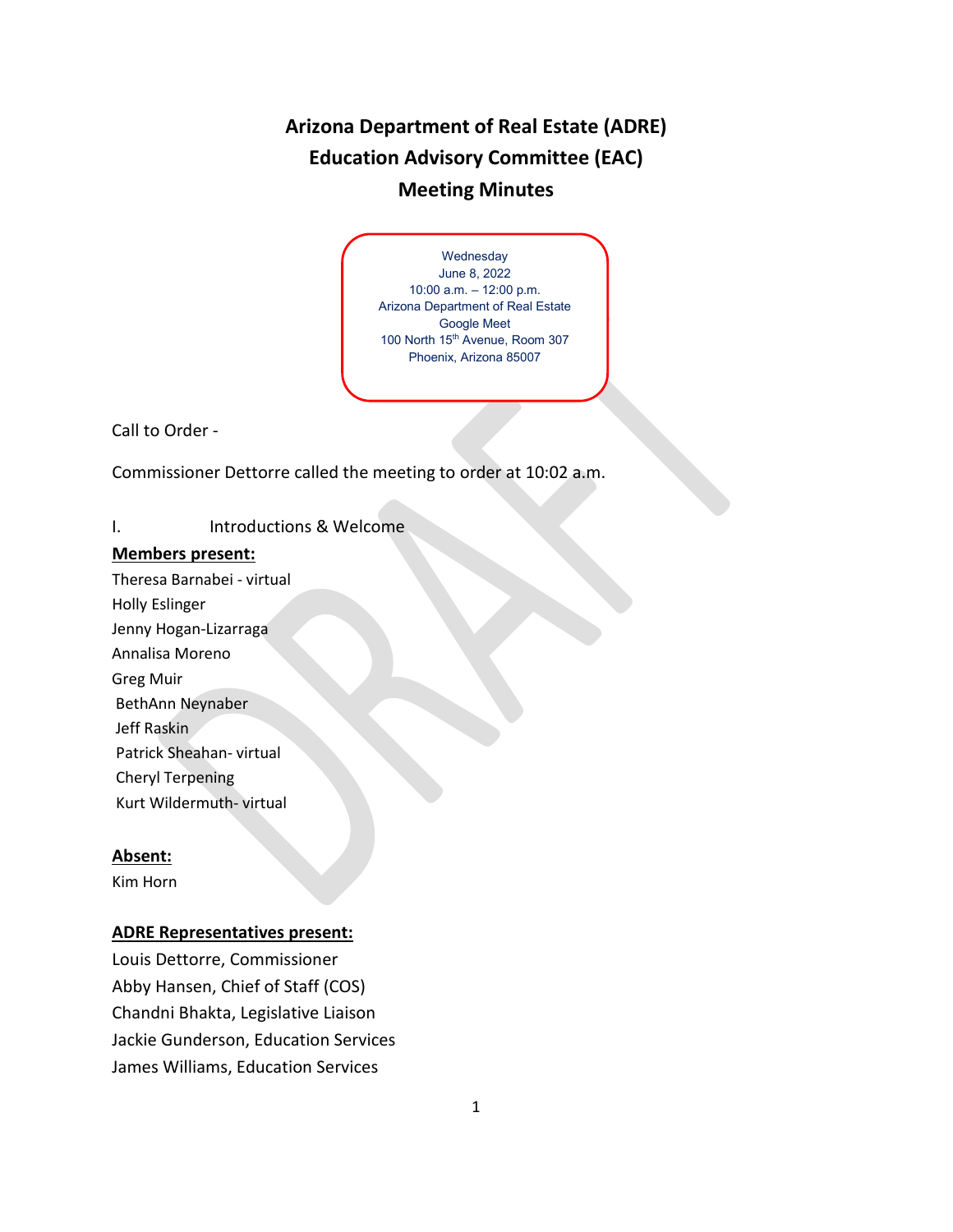### II. Approval of March 9, 2022 Meeting Minutes

Commissioner Dettorre asked for a Motion to approve the March 9, 2022 Meeting Minutes. Upon a motion by Member Eslinger, seconded by Member Raskin, the Minutes of the March 9, 2022 meeting were unanimously approved.

III. Call to the Public

None

## IV. ADRE Reports

Commissioner Dettorre provided some of the noteworthy items at the Department.

● Recent articles have discussed changes in the real estate market.

The Department currently has a staff of 24 and has hired a new Licensing Division Manager, Marlee McCormick who will start with the Department on Monday June 13<sup>th</sup>. ADRE is very excited about the experience that Ms. McCormick brings to the Department; she has strong management experience, a thorough understanding of state licensing requirements and experience in interpreting statute and rule. In addition, the Department has hired an Administrative Assistant to assist with the Business Service's needs.

Commissioner Dettorre noted that staff engagement has remained a priority. The Department just transitioned to AZPerforms! It is the State of Arizona's new and improved performance management system. This platform replaces the Managing for Accountability and Performance (MAP) appraisal system that has been in place since 2013. It was well received by all staff, and our ADRE team is performing well.

Commissioner Dettorre provided a presentation with Department Statistics and items of note.

Commissioner Dettorre attended the Association of Real Estate License Law Officials (ARELLO) mid-year meeting held in April in Georgia. Some of the items discussed; new business models, fingerprint clearance card requirements, wholesaling, real estate advertising, legislative changes, unlicensed activity and licensees that are also licensed as home inspectors, mortgage, etc.

● The Department continues to review and update forms as needed and has presented a new version of the ED-101 Instructor Approval. The Department welcomes any input or suggestions regarding the new version, please submit by Friday 6/10/2022. Member Neynaber stated the new form was very easy to understand and had no recommendations to change it.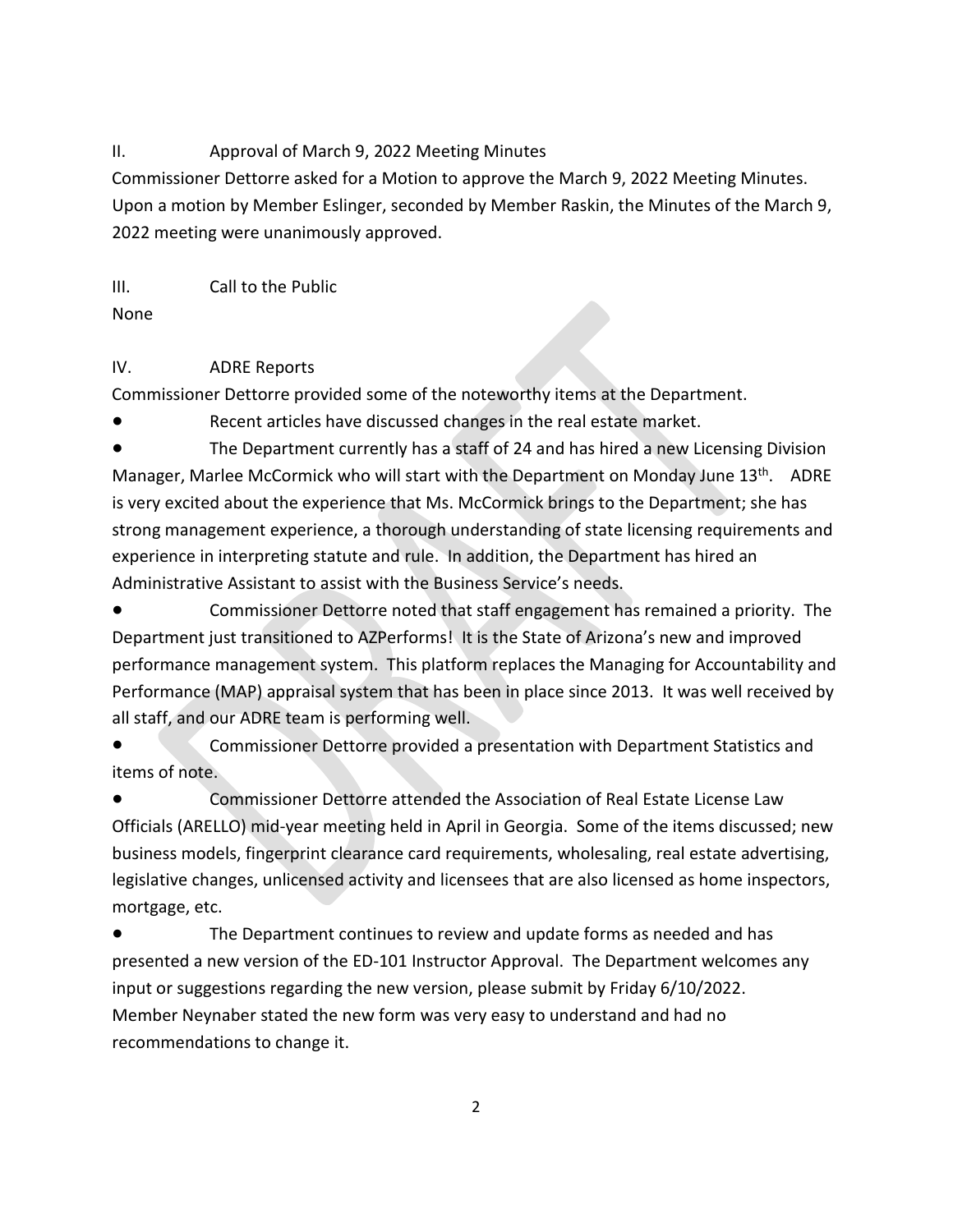Member Eslinger stated there has been a lot of conversation with educators about the requirement for instructors to provide their certificates when renewing, asking for certificates from years ago. Commissioner Dettorre noted this requirement has been in place about a year and a half and was to ensure that all instructors were completing the requirement and not using their own courses to fill the requirement. Member Moreno indicated the requirement is for courses taken within the last 48 months.

Commissioner Dettorre noted that this policy is not meant to be punitive to all but to ensure compliance, and noted the concern. He offered that ADRE would consider the policy. Member Raskin inquired if the ability to upload an Instructor Development Workshop (IDW) certificate to the licensee's record was possible. Commissioner Dettorre stated he would discuss with ADRE IT to determine if this was possible.

Commissioner Dettorre provided a brief overview of complaints received. Member Terpening stated licensees using unlicensed contractors continues to be an issue in Tucson.

Member Raskin indicated that it does not appear to be well known/understood that there is a requirement to retain all offers and does not believe most brokers know they are required to keep them. Commissioner Dettorre stated that he talks about this requirement at brokerages often in presentations. Member Sheahan noted the salesperson has no legal responsibility to retain them it's the Designated Brokers responsibility to know what records to maintain and for how long.

Commissioner Dettorre stated the new Strategic Plan will be posted to the ADRE website and read the education objectives.

The Department is updating the model Broker Policy and Procedure manual that resides on the website. Member Eslinger is heading up the project with ADRE and is very excited as the Commissioner has approved the posted format to be in Word rather than PDF so it will be more user friendly and customizable. The next meeting with the group will be June  $16<sup>th</sup>$  and will be a listening meeting to gather input.

Member Sheahan voiced some concern that brokers were printing the template without updating it for their brokerage. Commissioner Dettorre noted there is a clear disclaimer that it is meant only to be a guide to assist with creating a policy and procedure manual. Member Eslinger also noted that the manual is not really written for a Commercial brokerage, but rather Residential.

Member Sheahan asked for a list of the committee members that are reviewing the manual. Commissioner Dettorre stated that the Department is open to receiving feedback from anyone regarding the update to the manual.

The members of the group are;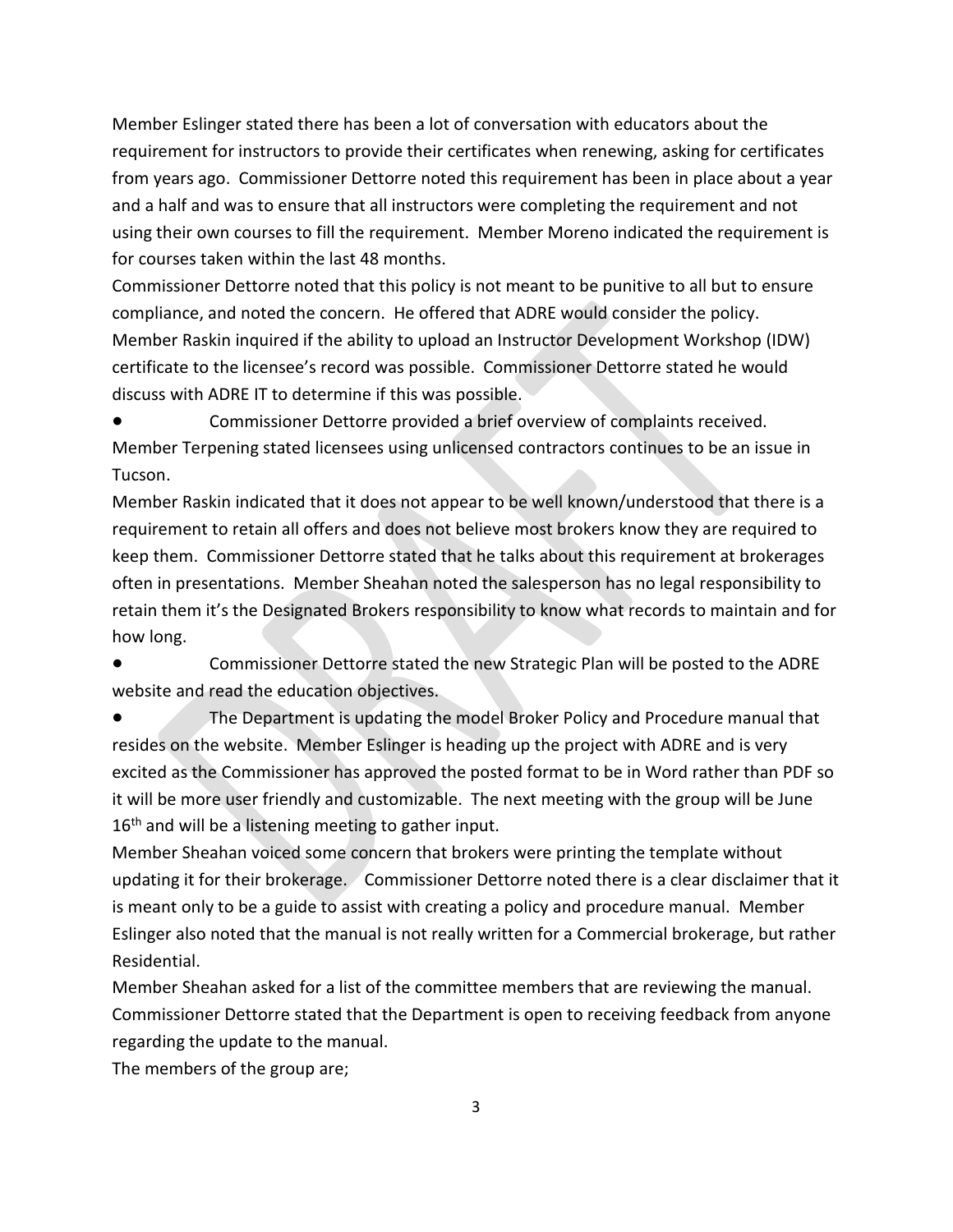Commissioner Dettorre, Deputy Commissioner Knupp, Holly Eslinger, Duane Fouts, Robin King, Laurie McDonnell, Sindy Ready, Lisa Suarez, Jan Steward, Cathy Swann

Chandni Bhakta gave a brief overview of bills currently tracked by the Department.

• HB2694 Fees – Department of Real Estate fees

Commissioner Dettorre noted that this bill was originally brought forward by the Department based on the Sunset Audit. Based on the budget model that the Department is held to, the Department is required to review its fees, and often is required to lower fees. If approved this bill will allow the Department to reduce fees lower as it removes the restriction of how low a fee may be. This bill was amended to allow a prelicense course to be delivered through a combination live in classroom and video streaming host remote delivery.

HB2172 Employee Compensation - allows licensee to accept compensation from other than their broker if specific rules apply.

HB2747 Disclosure – wholesale real estate buyers; disclosure

V. Volunteer Monitor Program Update

- Jackie Gunderson indicated that there are currently a pool of 15 full time monitors and the Department is always looking for more.
- The next Pre Licensing IDW will be held virtually on August  $16<sup>th</sup>$ , 2022.

VI. Discussion of Real Estate Advisory Board's Discussion on Continuing Education Course Categories

• Commissioner Dettorre gave a brief overview of the Advisory Board Discussion on continuing education courses, and that it was a matter brought forward by the Chair. Commissioner Dettorre discussed the process to change a category which is governed by the Department's Administrative Rules, and that they were last reviewed in 2014, through a stakeholder process resulting in a request for an exemption to the rulemaking moratorium.

Commissioner Dettorre stated that he has been reviewing and compiling other states continuing education requirements and invites all EAC members to do their own research and bring forward their findings to discuss at the next EAC meeting. The EAC meetings are publicly noticed and anyone may participate. Commissioner Dettorre said that he would bring forward information from other states at the next meeting.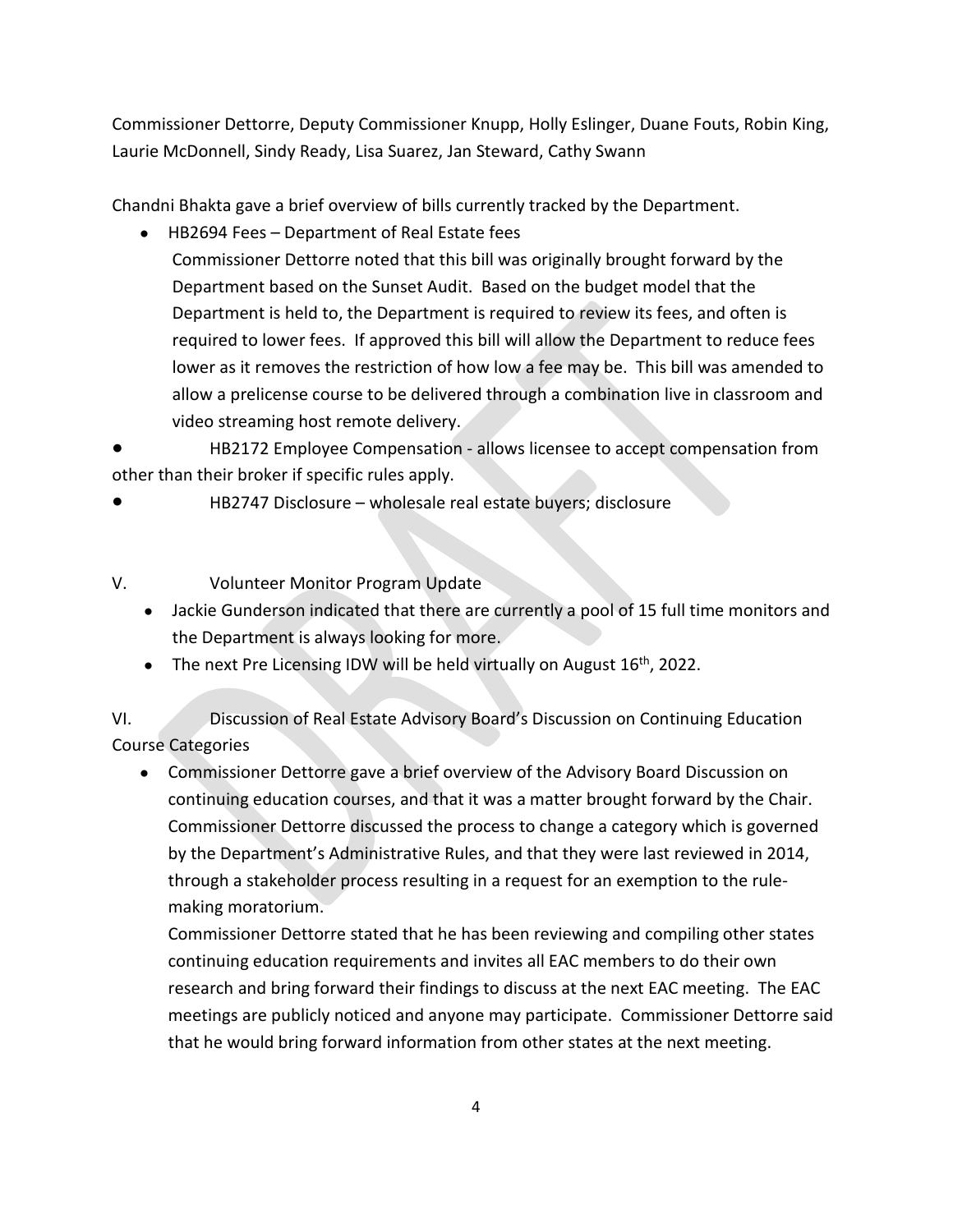Member Raskin questioned if it failed as a motion in the Advisory Board venue does it not move forward. Commissioner Dettorre stated a directive from the Advisory Board is not required for the EAC to discuss this topic.

Member Eslinger noted that she has heard that a change to the subject matter is not embraced by the educators as it will require them to rewrite all of their material. Member Hogan-Lizarraga stated that there is a need to fine point the category so that topics are included. Commissioner Dettorre agreed it is a topic for discussion and asked for examples of topics that were being submitted, but not approved under existing categories.

Member Sheahan stated that the motion was voted down because most Advisory Board members know they do not need to advise the EAC.

Member Moreno said that she attended the Advisory Board meeting virtually and noted that there seemed to be a lot of confusion on what was being asked of the members and was curious if there was something specific that prompted this with the Board. Commissioner Dettorre indicated he had been asked that question by others as well and is unaware of anything specific. However, ADRE and educators should continue to focus on quality and relevant education for Arizona licensees.

Member Sheahan stated that the topic has been brought up before and goes nowhere. Member Barabei asked if a category can be expanded to allow for courses that are tools for a licensee to do their job. Commissioner Dettorre stated "yes" but it would require a rule amendment if specific topics were added that could not be addressed in a current topic.

Commissioner Dettorre asked all members if they would like to continue to have a discussion on the topic and where to go from here, as it involves many stakeholders. All Members stated yes they would like to continue the conversation. Commissioner Dettorre indicated he would provide the information that he has collected next meeting for future discussion.

- VII. EAC Appointment Terms Ending July 31, 2022 Commissioner stated that members with terms expiring please reapply if interested and no action required if not.
- VIII. Next EAC Meeting: September 7, 2022
- IX. Adjournment 11:30